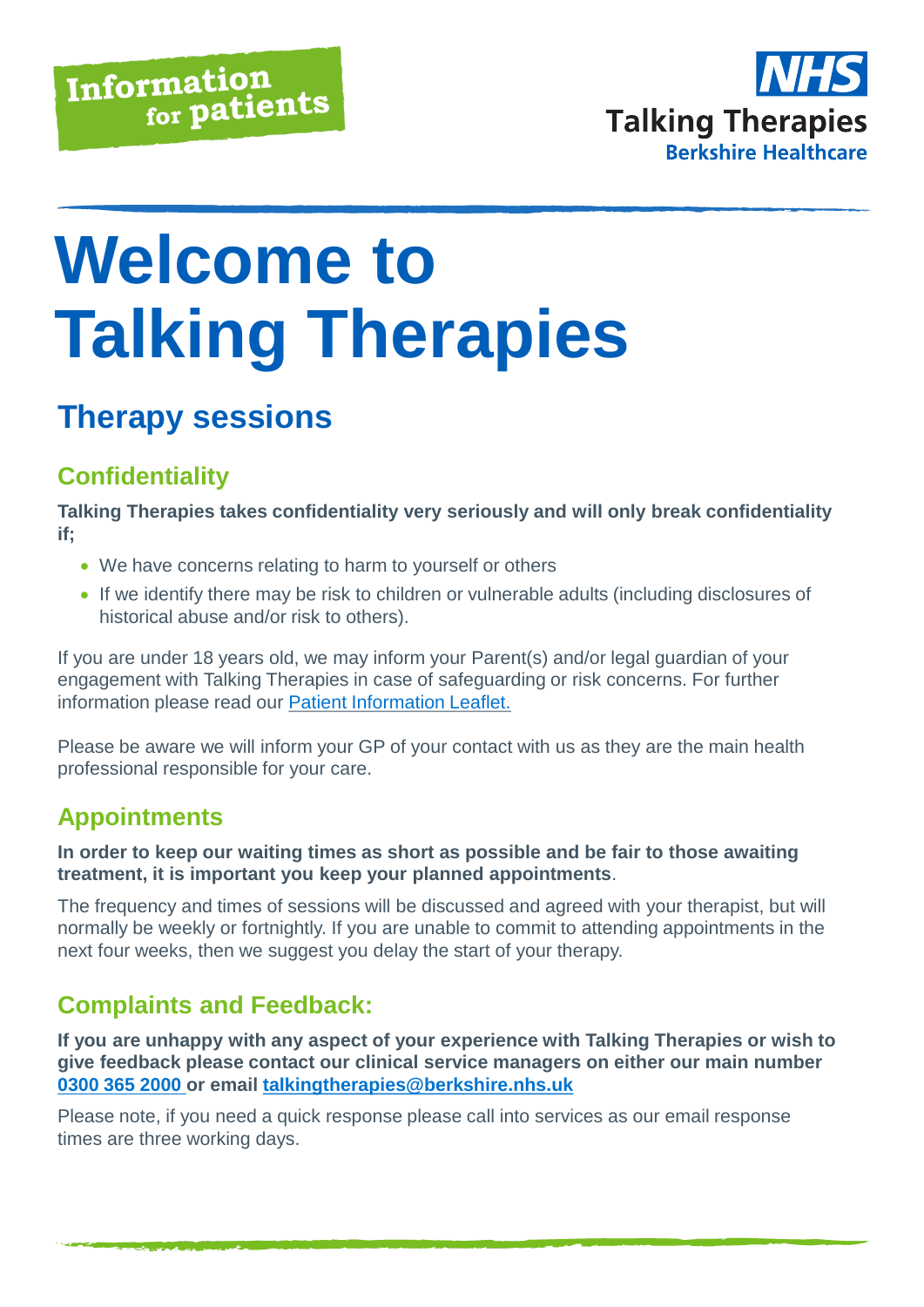# **Therapy Contract Terms**

#### **I (you) agree to the following Therapy Contract Terms:**

**Attendance:**

- To attend on time for any pre-booked appointment.
- To cancel any planned appointment that I am not able to attend giving at least three working days' notice.
- If I have more than two unplanned appointment cancellations, I will be discharged from Talking Therapies unless there are exceptional circumstances.
- If I fail to attend a pre-booked appointment without contacting Talking Therapies with an explanation within 24 hours, I will be discharged to my GP.
- That any unplanned cancellations will be deducted from the overall number of therapy sessions that I have planned with my therapist.

**Fitness to attend:**

- To be fit to engage in a psychological therapy by not being intoxicated or affected by drugs/medication.
- We operate zero tolerance of all forms of abuse; therapists and/or clients reserve the right to end treatment in the event of any abusive behaviour or other exceptional circumstances.

**Ending therapy:**

• I understand that after I end treatment. Talking Therapies may contact me with information about other services they offer that will support my wellbeing.

## **Therapy Contract Terms**

By signing the below I confirm that I have read and understood the Therapy Contract Terms